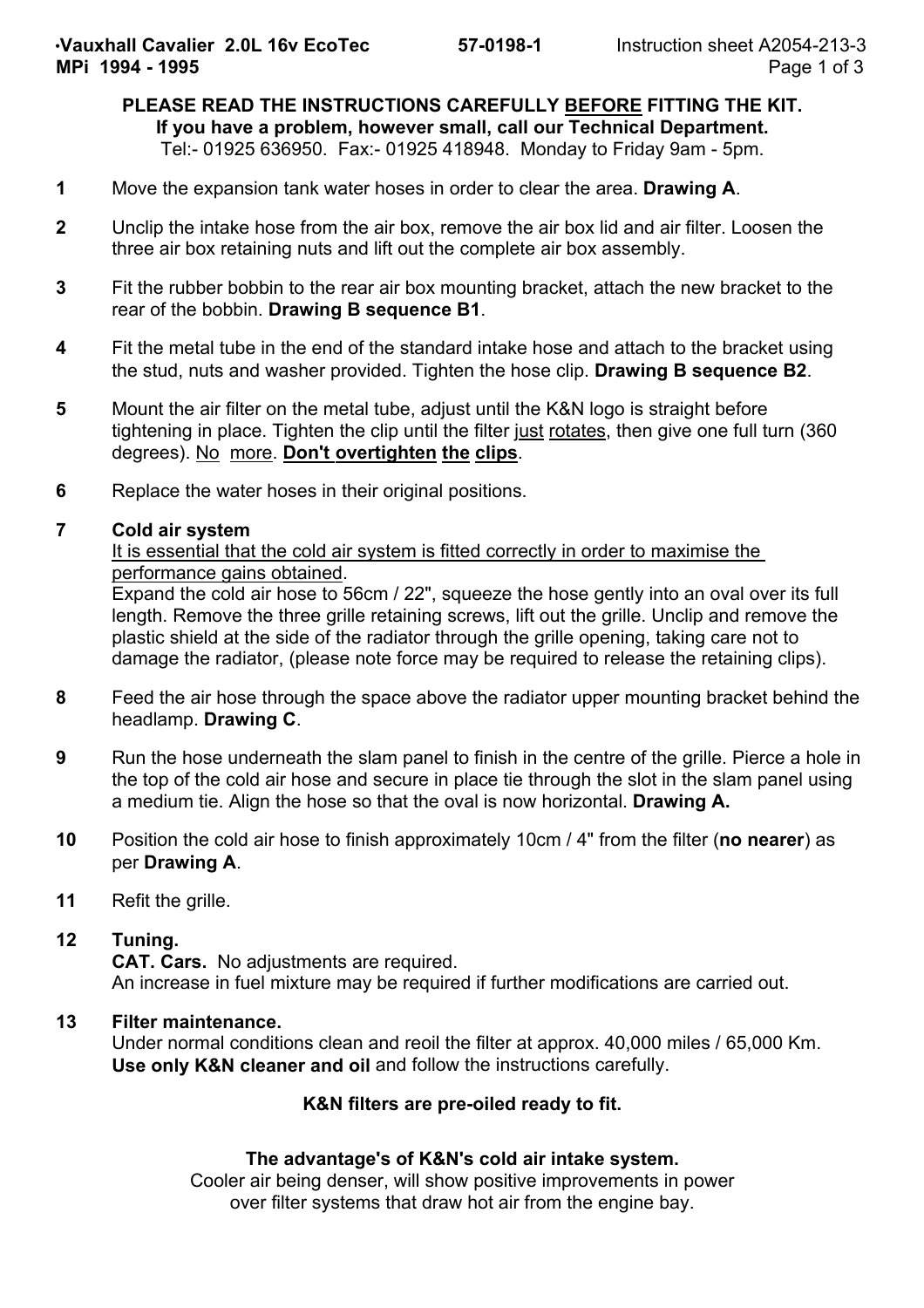## **This Kit Should Contain**

1 x Clamp on filter

- 1 x Hose Clip #48
- 1 x Metal bracket
- 1 x Metal tube
- 1 x Cold Air Hose Assembly
- 1 x Instruction Sheet
- 1 x Instruction Pack :-
	- 1 x K&N Window Sticker
	- 1 x Filter Maintenance Sheet
	- 1 x Million Mile Warranty
	- 1 x Leaflet
- 1 x Fixing Kit containing:-
	- 2 x M6 Nuts
	- 2 x  $^{5\prime}$  / $_{16}^{\prime\prime}$  Nuts
	- 1 x 6mm spring washer
	- 2 x  $^{5\prime}$ <sub>16</sub>" spring washers
	- 1 x Large Washer
	- 1 x Rubber bobbin
	- 1 x Cable tie (19cm long)

### **IMPORTANT INSTRUCTIONS FOR ROUND ENTRY CLAMP ON AIR FILTERS**

Gently tighten the hose clip to the point where the filter will just rotate on the pipe or intake flange Reposition the K&N logo straight, then **give the clip two turns i.e. 360 , no more.**

# **FITTING YOUR OWN 57i KIT**

If not, **it is essential** that the person fitting the kit (e.g. mechanic) **carefully follows these particular instructions** even if he has fitted K&N kits before. This will save you both time and money. Kits incorrectly fitted may show a loss in performance e.g. the positioning of the essential cold air hose, (flexi expandable and rubber hoses are used).

**A final check** under the bonnet, by yourself, with the instructions, would seem sensible.